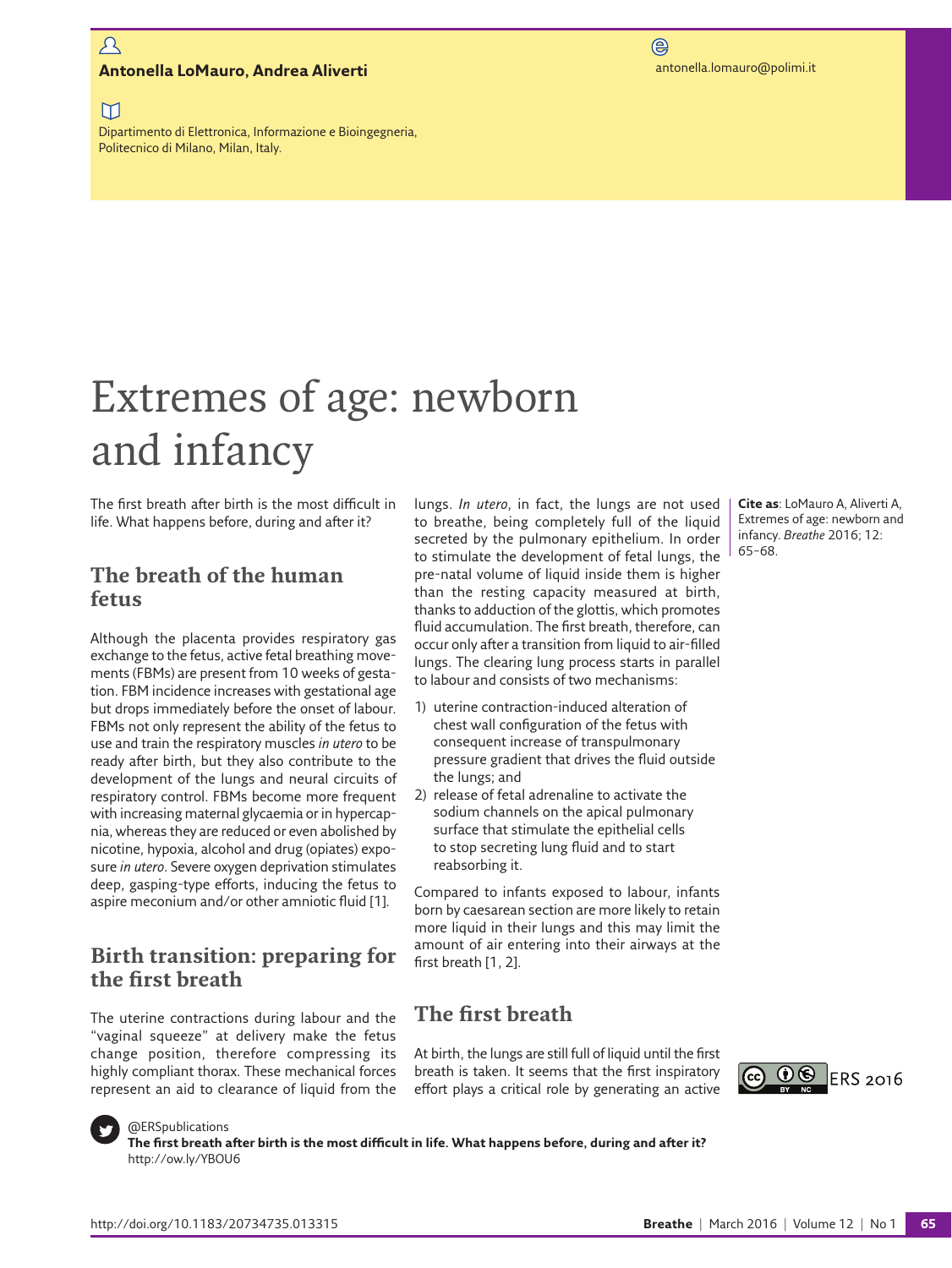pressure gradient to shift the fluid into the inter stitial tissue, where it will be gradually removed by the pulmonary and lymphatic circulations. Near term, surfactant is secreted by alveolar cells into the lung fluid. The surfactant is a surface active agent that lowers the air/liquid interfacial ten sion therefore reducing the "opening pressure" (20–55 cmH 2O) required to aerate the lungs and preventing alveolar collapse to facilitate their expansion. In this way, subatmospheric intratho racic pressure swings of ~30 cmH $_2$ O allow the generation of ∼40 mL of tidal volume. At the end of the first inspiration, produced by the contraction of the diaphragm, which develops an oesophageal pressure swing up to  $-70$  cm $H_{2}O$  [\[3\]](#page-3-2), the newborn closes the glottis in order to avoid gas loss and to maintain ∼35 cmH 2O of positive intrathoracic pressure that facilitates air distribution inside the lungs further promoting liquid clearance. The first breath can take up to 30 s after birth [\[2\]](#page-3-1).

## **Onset of continuous breathing: expiratory braking**

The onset of continuous respiration after birth includes different factors such as asphyxia, affer ent vagal input, occlusion of the umbilical circula tion and rise of oxygenation secondary to the first breath. The breathing pattern of the first breaths after delivery is characterised by rapid, deep inspi ration followed by prolonged expiration. During expiration, occasional breaths present alternations between low- or zero-flow periods and short or mul tiple expiratory flow peaks resulting in high positive airway pressure, secondary to respiratory muscle contractions that pressurise the air inside the lungs. This pattern is known as expiratory braking [[1,](#page-3-0) [4](#page-3-3)].

#### **Dynamic maintenance of endexpiratory lung volume**

After the first breath, it is crucially important to maintain the lungs full of air to avoid their col lapse. This is achieved by two braking mechanisms controlled by vagal reflexes present at birth [[4\]](#page-3-3):

1) post-inspiratory activity of the diaphragm that contracts to counteract the passive recoil of the lung in order to slow its deflation; and 2) glottis adduction during expiration to increase the resistance to the expiratory airflow in order to retard it [[5\]](#page-3-4).

While end-expiratory lung volume (EELV) is normally passively determined as the balance between the outward and inward elastic recoil of chest wall and lung, respectively, infants dynam ically maintain EELV by employing both braking mechanisms [[2](#page-3-1), [4,](#page-3-3) [6,](#page-3-5) [7\]](#page-3-6). Because of the highly compliant chest wall, in infancy, EELV is only

10–15% of total lung capacity, being very close to residual volume and, therefore, predisposing to airway closure development. For this reason, the braking mechanisms are very important to keep EELV above the resting volume until the chest wall stiffens with growth [[5](#page-3-4), [8\]](#page-3-7).

## **Mechanical properties and dynamics of breathing**

The maintenance of EELV depends, among others, on the compliance of both the chest wall ( *C*CW) and the lung ( *C* L). In infancy, *C*CW is three times higher than *C* L but they become similar after the age of 1 year. The developmental change in chest wall stiffness has important consequences for respira tory system function. In fact, it contributes to sta bilising the thorax, by reducing the energy wasted to distort the compliant ribcage, therefore improv ing ventilatory efficiency. Not only does it allow the chest wall to withstand the inward recoil of the lung without relying on the braking mechanisms, but it also becomes the adequate scaffolding structure for optimal respiratory muscle function. It is also con sidered the main responsible for the transition from dynamic to passive maintenance of EELV [[6,](#page-3-5) [9](#page-3-8)].

Immediately after birth, the compliance ( *C*RS) and the resistance ( *R*RS) of the respira tory system are, respectively, low and high, due to the residual fluid present in the lung inter stitium. The price to pay to expand the lungs dynamically and actively is, therefore, a greater work of breathing that is almost entirely due to the elastic component [\[9\]](#page-3-8).

Afterward (*i.e.* in the following hours and few days, depending on factors like mode of delivery and duration of labour), *C* L and *C*RS gradually rise while *C*CW decreases and *R*RS decreases because of the progressive clearing of the pulmonary fluid and lung expansion.

#### **Chest wall geometry and respiratory muscles**

At birth, the ribcage is composed primarily of car tilaginous tissue. Because ribs are horizontal and extend at right angles from the vertebral column, the cross-sectional shape of the ribcage is more circular. The ratio between the anteroposterior and lateral diameters of the thorax (thoracic index) is very high at birth and substantially decreases in the first 2 years of life [[10\]](#page-3-9).

The diaphragm is flattened, with consequent absence of appositional area. The contraction of the diaphragm acts mainly in the posterior part and makes the compliant ribcage displace with a par adoxical inward motion during inspiration [[3,](#page-3-2) [11\]](#page-3-10).

A breath-by-breath fluctuation of the relative contribution to tidal volume of the intercostal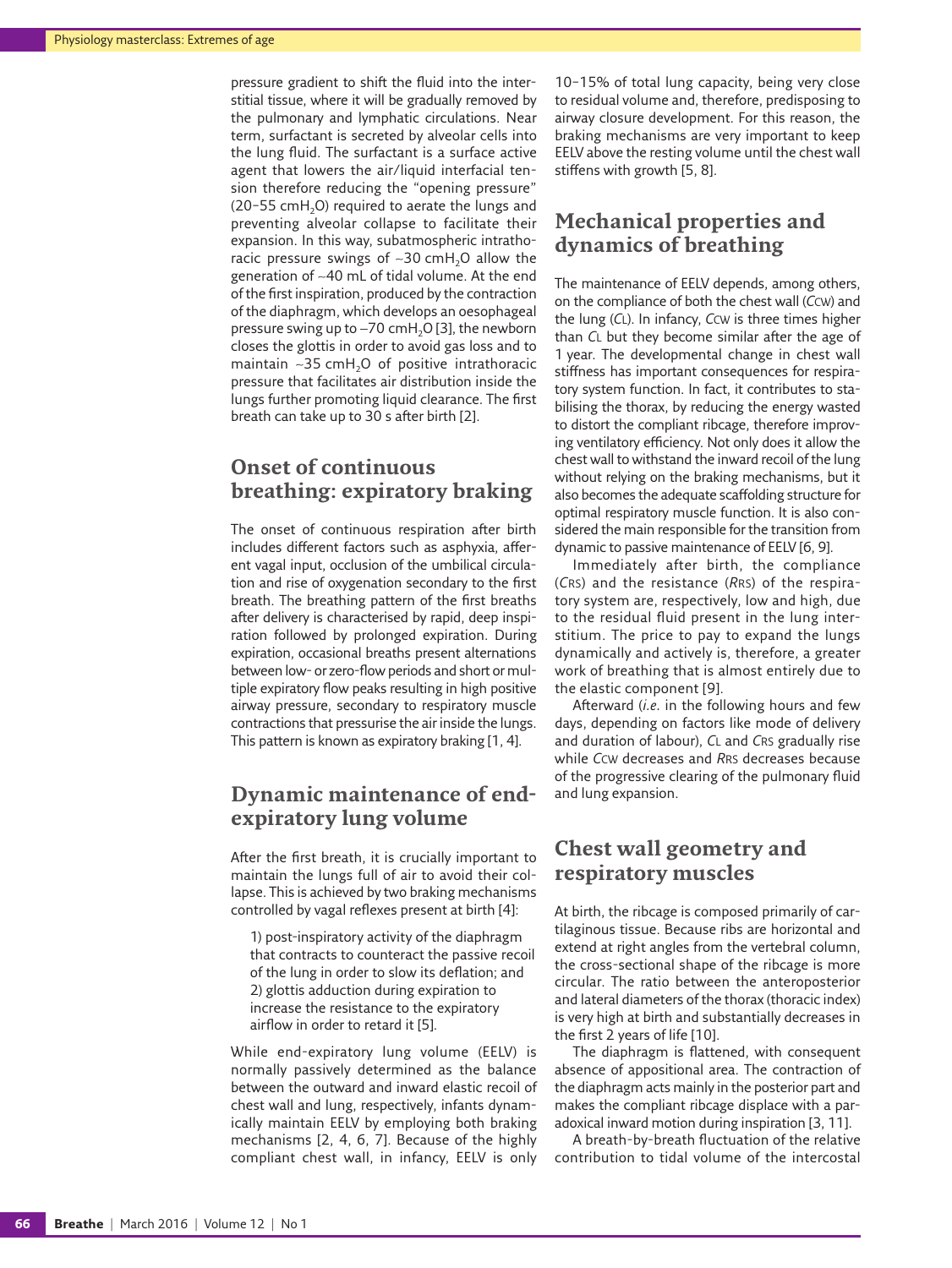

<span id="page-2-0"></span>**Figure 1** *The principal physiological adaptations of the respiratory system* in utero*, during labour and delivery to prepare the first breath and then during infancy. FBM: fetal breathing movement;* P*TP: trans-pulmonary pressure; EELV: endexpiratory lung volume;* C*CW: chest wall compliance;* C*L: lung compliance.*

muscles and diaphragm is considered a rapid adaptive process for optimal ventilation [[12\]](#page-3-11). Growth induces a progressive increase in the bulk of respiratory muscles as well as changes in their fibre composition. Hypocapnia decreases upper airway muscle and diaphragm activation. Since the carbon dioxide threshold of upper airway muscles is higher than that of the diaphragm, during carbon dioxide transitions, their dilating action could be delayed with respect to the negative pressure swings of diaphragmatic contraction so favouring obstructive apnoeas [[13\]](#page-3-12).

At birth, maximal inspiratory and expiratory pressures during crying are ~90 and ~60 cmH<sub>2</sub>O, respectively, and significantly increase during the first 6 weeks after birth reaching values of ~120 cmH<sub>2</sub>O. Despite such high pressure demand, a consequence of elevated metabolic and ventilatory rates combined with highly compliant ribcage and small radius of curvature, the inspiratory force reserve is reduced in infants compared to adults [[3](#page-3-2), [14](#page-3-13)].

#### **Breathing pattern and sighs**

While tidal volume remains invariant (∼6 mL·kg−1) from birth to adulthood, respiratory rate progressively decreases with growth. The newborn's ventilatory demands are generally higher and met by increasing breathing frequency (up to 40 breaths·min−1 [\[15](#page-3-14), [16](#page-3-15)]), rather than tidal volume, being the most energy-efficient strategy [[1\]](#page-3-0). Because of their relatively large head size, anatomic dead space in infants is greater than adults (>3 mL·kg−1) and this is important to consider when measuring tidal volume [[17](#page-3-16)].

Inspiratory and expiratory time are shorter and prolonged, respectively, as consequence of expiratory braking, which is most commonly achieved by crying [\[5,](#page-3-4) [18–](#page-3-17)[20\]](#page-3-18).

Healthy, full-term newborns spend a lot of time in rapid eye movement sleep characterised by depression of phasic and tonic activity of all respiratory muscles with the exception of the diaphragm. The resulting paradoxical motion of the ribcage is associated with EELV reduction, decrease of transcutaneous oxygen partial pressure and increase in the work of breathing of the diaphragm [\[3,](#page-3-2) [10](#page-3-9)].

The breathing pattern of infants is also characterised by large sighs, *i.e.* random, spontaneous, deep inspirations, the role of which is to restore lung volume and to reset the neurorespiratory control system. In contrast to adults, in infants, sighs are followed by periods of hypoventilation or apnoea, the role and consequences of which are still unclear [\[21](#page-3-19)].

The processes described in this article are summarised in [figure 1.](#page-2-0)

#### **Conflict of interest:**

None declared